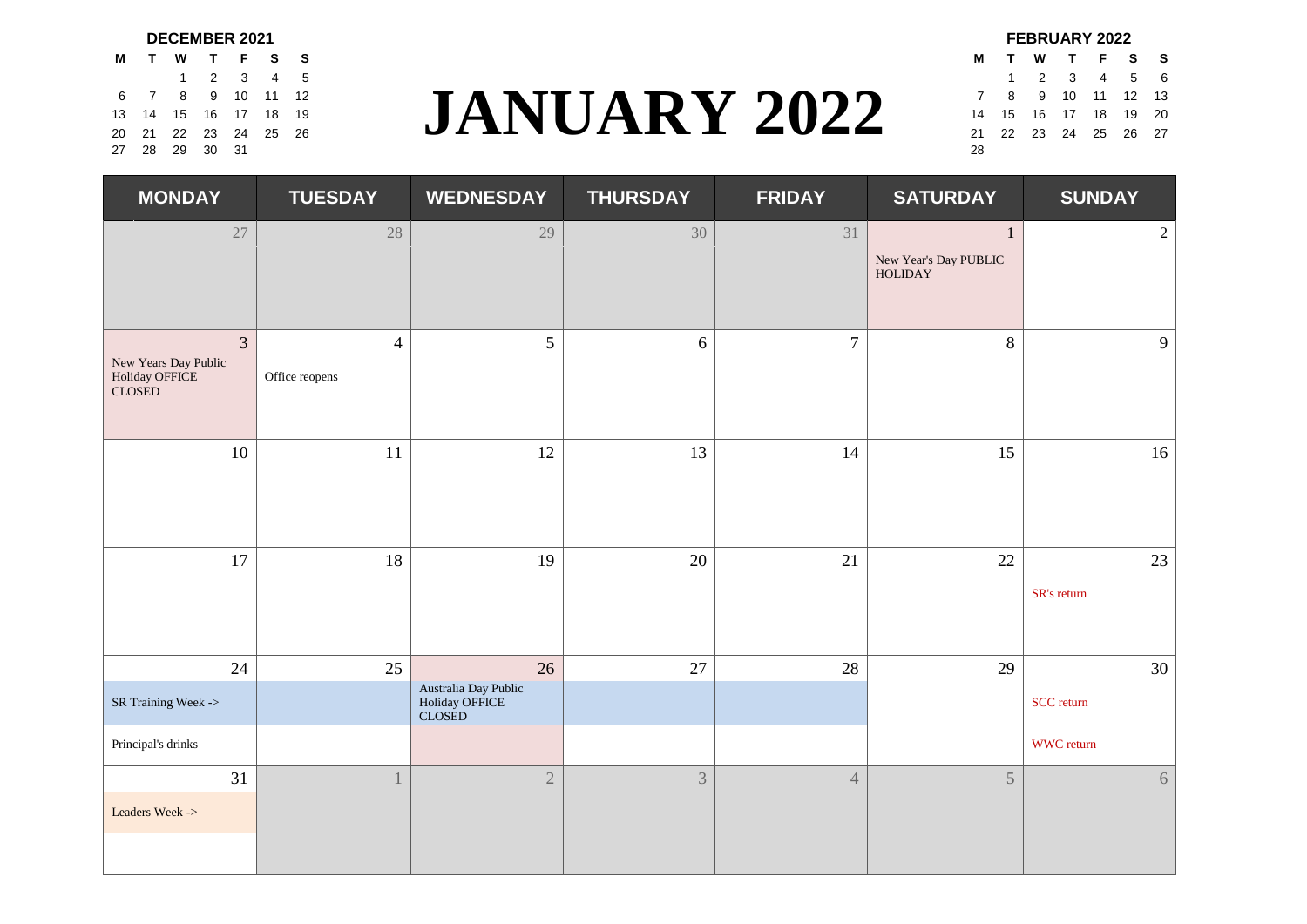| M          |  |  | TWTFSS                     |             |
|------------|--|--|----------------------------|-------------|
|            |  |  |                            | $1 \quad 2$ |
|            |  |  | 3 4 5 6 7 8                | 9           |
|            |  |  | 10 11 12 13 14 15 16       |             |
|            |  |  | 17  18  19  20  21  22  23 |             |
|            |  |  | 24  25  26  27  28  29  30 |             |
| $^{\circ}$ |  |  |                            |             |

#### $\begin{array}{lll} \text{FEBRUARY } 2022 & \frac{1}{2} & \frac{2}{3} & \frac{3}{4} & \frac{4}{5} & \frac{5}{6} \\ \text{FEBRUARY } 2022 & \frac{7}{21} & \frac{8}{22} & \frac{9}{23} & \frac{10}{21} & \frac{11}{12} & \frac{12}{13} & \frac{13}{15} \\ \text{FEBRUARY } 20 & \frac{1}{21} & \frac{2}{22} & \frac{23}{23} & \frac{24}{25} & \frac{25}{26} & \frac{27}{27} \end{array}$ 3 4 5 6 7 8 9 **11 12 13 14 15 16 17 8 9 10 11 12 13** 10 11 12 13 14 15 16 **17 18 19 20** 17 18 19 20 21 22 23 21 22 23 24 25 26 27 24 25 26 27 28 29 30 28 29 30 31

|  |                       | JANUARY 2022 |       |                      |             |  | <b>MARCH 2022</b>          |  |
|--|-----------------------|--------------|-------|----------------------|-------------|--|----------------------------|--|
|  |                       | <b>WTFSS</b> |       |                      |             |  | M T W T F S S              |  |
|  |                       |              |       |                      |             |  | 1 2 3 4 5 6                |  |
|  |                       | F 5 6 7 8 9  |       |                      |             |  | 7 8 9 10 11 12 13          |  |
|  |                       | 12 13 14     | 15 16 | <b>FEBRUARY 2022</b> |             |  | 14 15 16 17 18 19 20       |  |
|  | <sup>}</sup> 19 20 21 |              | 22 23 |                      |             |  | 21  22  23  24  25  26  27 |  |
|  |                       | 5 26 27 28   | 29 30 |                      | 28 29 30 31 |  |                            |  |

| <b>MONDAY</b>                                         | <b>TUESDAY</b>            | <b>WEDNESDAY</b>              | <b>THURSDAY</b>                              | <b>FRIDAY</b>  | <b>SATURDAY</b>                                     | <b>SUNDAY</b> |
|-------------------------------------------------------|---------------------------|-------------------------------|----------------------------------------------|----------------|-----------------------------------------------------|---------------|
| 31                                                    | $\mathbf{1}$              | $\sqrt{2}$                    | $\mathfrak{Z}$                               | $\overline{4}$ | 5                                                   | 6             |
| Leaders Week -                                        |                           | Spring/Summer School<br>Exams |                                              |                | Registration Day                                    |               |
|                                                       |                           | Leaders Dinner                | <b>GAS</b> Committee meeting<br>5.30pm       |                | First Year Formal Dinner<br>FD <sub>1</sub>         |               |
| $\overline{7}$                                        | $8\,$                     | 9                             | 10                                           | $11\,$         | 12                                                  | 13            |
| Welcome Week 1->                                      |                           |                               | Chaplains meeting 4pm                        |                | <b>Returning Students</b><br><b>Contracts</b> Start |               |
|                                                       |                           |                               | Fellows meeting 5pm<br>Alumni meeting 5.30pm |                |                                                     |               |
| 14                                                    | 15                        | 16                            | 17                                           | 18             | 19                                                  | $20\,$        |
| Welcome Week 2 UTAS<br>Orientation week $\rightarrow$ |                           |                               |                                              |                | Commencement FD 2                                   |               |
| Regatta Day Public<br>Holiday OFFICE<br>CLOSED        | FARM meeting 4pm          | Fellows BBQ 5.30 to<br>7.00pm |                                              |                |                                                     |               |
| 21                                                    | 22                        | 23                            | 24                                           | 25             | 26                                                  | 27            |
| <b>Semester 1 Commences</b>                           |                           | Societies' Day, UTAS          |                                              |                |                                                     |               |
| Fellows Workshop 7pm to<br>8pm                        | Sports training commences |                               | Council meeting 5.30pm                       |                |                                                     |               |
| 28                                                    |                           | $\mathbf{2}$                  | 3                                            | $\sqrt{4}$     | 5                                                   | 6             |
| FD <sub>3</sub>                                       |                           |                               |                                              |                |                                                     |               |

31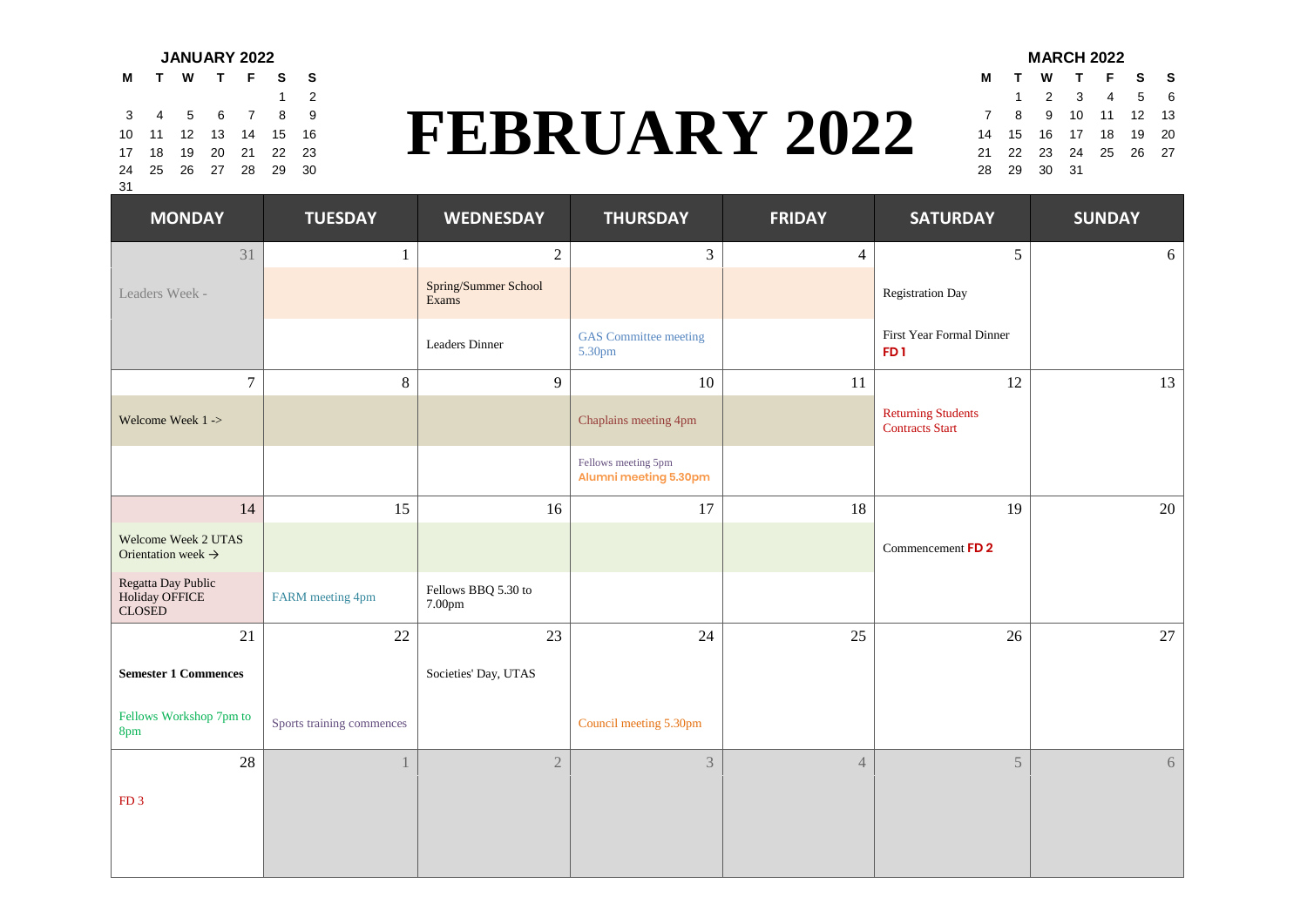|    |  | <b>FEBRUARY 2022</b>       |  |                   |                        |  | <b>APRIL 2022</b> |             |
|----|--|----------------------------|--|-------------------|------------------------|--|-------------------|-------------|
|    |  | M T W T F S S              |  |                   | M T W T F S            |  |                   |             |
|    |  | 1 2 3 4 5 6                |  |                   |                        |  |                   | $1 \quad 2$ |
|    |  | 7 8 9 10 11 12 13          |  |                   | 4 5 6 7 8 9            |  |                   |             |
|    |  | 14  15  16  17  18  19  20 |  | <b>MARCH 2022</b> | 11 12 13 14 15 16      |  |                   |             |
|    |  | 21  22  23  24  25  26  27 |  |                   | 18  19  20  21  22  23 |  |                   |             |
| 28 |  |                            |  |                   | 25  26  27  28  29  30 |  |                   |             |

# $\frac{7}{4}$   $\frac{8}{15}$   $\frac{9}{16}$   $\frac{10}{17}$   $\frac{11}{18}$   $\frac{12}{19}$   $\frac{13}{20}$ <br>1  $\frac{2022}{22}$   $\frac{4}{25}$   $\frac{5}{26}$   $\frac{6}{27}$   $\frac{7}{11}$   $\frac{8}{12}$   $\frac{9}{13}$   $\frac{10}{14}$   $\frac{15}{15}$   $\frac{6}{16}$   $\frac{7}{17}$ <br>11  $\frac{12}{13}$  $1 \quad 2 \quad 3 \quad 4 \quad 5 \quad 6$ 14 15 16 17 18 19 20 **IVI A REPORT / II** / / 11 12 13 14 15 16 17 21 22 23 24 25 26 27 18 19 20 21 22 23 24

| AF NIL ZUZZ |    |                            |  |                |  |                     |   |  |  |  |  |
|-------------|----|----------------------------|--|----------------|--|---------------------|---|--|--|--|--|
|             | м  |                            |  | TWTFS          |  |                     | s |  |  |  |  |
|             |    |                            |  |                |  | $1 \quad 2 \quad 3$ |   |  |  |  |  |
|             | 4  |                            |  | 5 6 7 8 9 10   |  |                     |   |  |  |  |  |
|             |    | 11  12  13  14  15  16  17 |  |                |  |                     |   |  |  |  |  |
|             |    | 18  19  20  21  22  23  24 |  |                |  |                     |   |  |  |  |  |
|             | 25 |                            |  | 26 27 28 29 30 |  |                     |   |  |  |  |  |

| <b>MONDAY</b>                                           | <b>TUESDAY</b>          | <b>WEDNESDAY</b>      | <b>THURSDAY</b>                        | <b>FRIDAY</b>  | <b>SATURDAY</b> | <b>SUNDAY</b>        |
|---------------------------------------------------------|-------------------------|-----------------------|----------------------------------------|----------------|-----------------|----------------------|
| $28\,$                                                  | $\mathbf{1}$            | $\sqrt{2}$            | $\mathfrak{Z}$                         | $\overline{4}$ | 5               | 6                    |
|                                                         |                         |                       |                                        |                |                 |                      |
|                                                         | Quiet Tuesdays Commence | Intercambio commences |                                        |                |                 |                      |
| $\tau$                                                  | $8\,$                   | 9                     | 10                                     | 11             | 12              | 13                   |
|                                                         |                         |                       |                                        |                |                 |                      |
| Fellows Workshop 2 7pm<br>to 8pm                        |                         |                       | <b>GAS</b> Committee meeting<br>5.30pm |                |                 |                      |
| 14<br>Eight Hour Day Public<br>Holiday OFFICE<br>CLOSED | 15                      | 16                    | $17\,$                                 | 18             | 19              | $20\,$               |
|                                                         |                         |                       | Fellows meeting 5pm                    |                |                 | Cricket Semi (women) |
| 21                                                      | 22                      | 23                    | 24                                     | 25             | 26              | $27\,$               |
| FD4                                                     | Semester 1 Census date  |                       |                                        |                |                 |                      |
|                                                         | FARM meeting 4pm        |                       |                                        |                |                 | Cricket Finals       |
| $28\,$                                                  | 29                      | 30                    | 31                                     | 1              | $\overline{2}$  | 3                    |
|                                                         |                         |                       |                                        |                |                 |                      |
|                                                         |                         |                       | Council meeting & AGM<br>5.30pm        |                |                 |                      |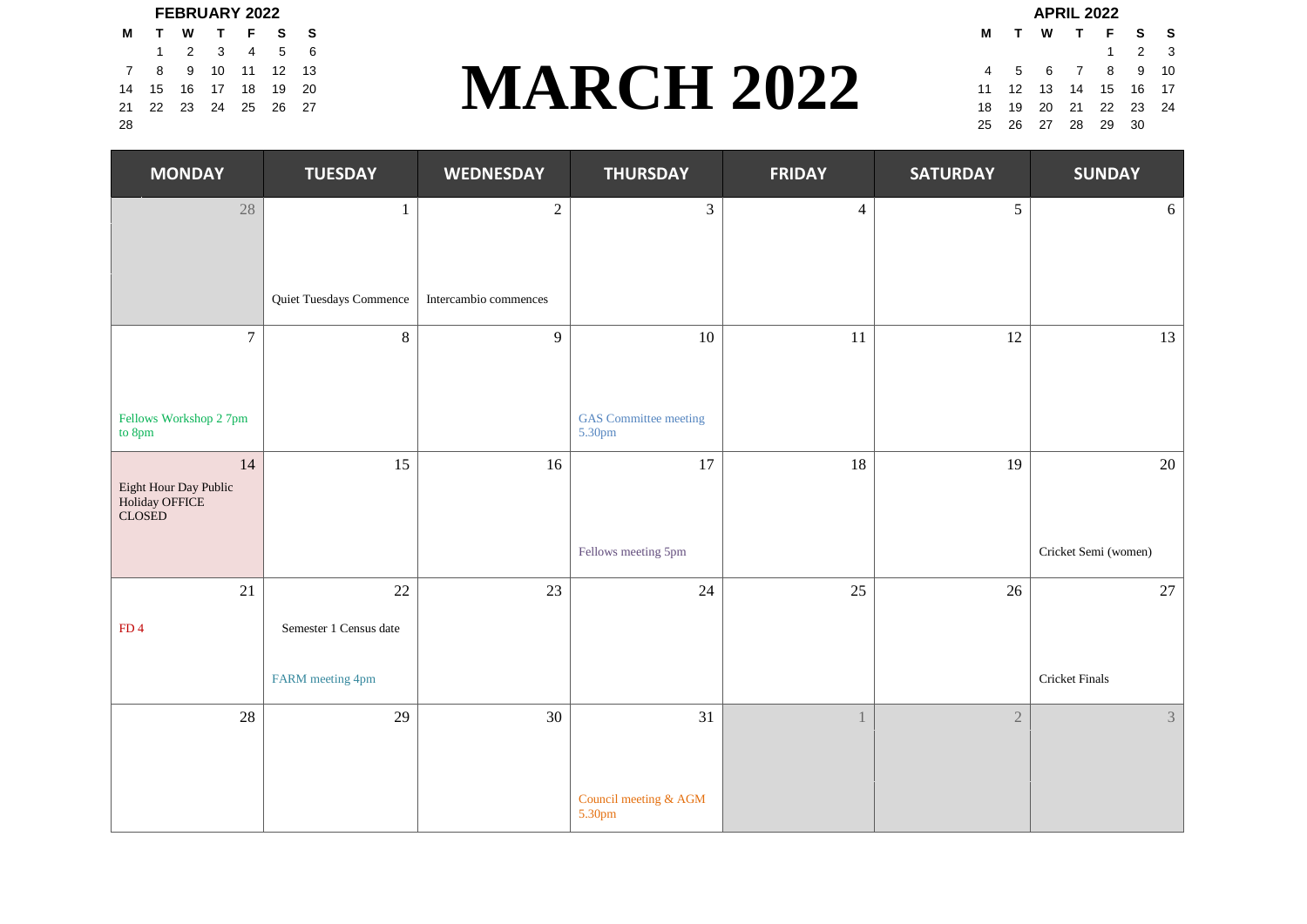|  | <b>MARCH 2022</b>          |  |  |                   |  |                    | <b>MAY 2022</b> |  |
|--|----------------------------|--|--|-------------------|--|--------------------|-----------------|--|
|  | MTWTFSS                    |  |  |                   |  | MTWTF              |                 |  |
|  | 1 2 3 4 5 6                |  |  |                   |  |                    |                 |  |
|  | 7 8 9 10 11 12 13          |  |  |                   |  | 2 3 4 5 6          |                 |  |
|  | 14  15  16  17  18  19  20 |  |  | <b>APRIL 2022</b> |  | 9 10 11 12 13      |                 |  |
|  | 21  22  23  24  25  26  27 |  |  |                   |  | 16  17  18  19  20 |                 |  |
|  | 28 29 30 31                |  |  |                   |  | 23 24 25 26 27     |                 |  |

# $\sum_{4}^{7}$   $\sum_{5}^{8}$   $\sum_{9}^{10}$   $\sum_{11}^{11}$   $\sum_{12}^{12}$   $\sum_{23}^{13}$   $\sum_{24}^{14}$   $\sum_{25}^{15}$   $\sum_{26}^{10}$   $\sum_{27}^{11}$   $\sum_{18}^{12}$   $\sum_{19}^{10}$   $\sum_{11}^{11}$   $\sum_{12}^{12}$   $\sum_{13}^{14}$   $\sum_{15}^{15}$   $\sum_{16}^{17}$   $\sum_{1$  $1 \quad 2 \quad 3 \quad 4 \quad 5 \quad 6$ 14 15 16 17 18 19 20 9 10 11 12 13 14 15 21 22 23 24 25 26 27 16 17 18 19 20 21 22

**M T W T F S S** 28 29 30 31 23 24 25 26 27 28 29 30 31

| <b>MONDAY</b>                                          | <b>TUESDAY</b>                                       | <b>WEDNESDAY</b>                             | <b>THURSDAY</b>                                                           | <b>FRIDAY</b>                                                      | <b>SATURDAY</b> | <b>SUNDAY</b>                         |
|--------------------------------------------------------|------------------------------------------------------|----------------------------------------------|---------------------------------------------------------------------------|--------------------------------------------------------------------|-----------------|---------------------------------------|
| 28                                                     | 29                                                   | 30                                           | 31                                                                        | $\mathbf 1$                                                        | $\overline{2}$  | $\mathbf{3}$                          |
| $\overline{4}$<br>FD <sub>5</sub>                      | 5                                                    | 6                                            | $\overline{7}$                                                            | $8\,$                                                              | 9               | 10                                    |
|                                                        | <b>Badminton Finals</b>                              | <b>Badminton Finals</b>                      |                                                                           |                                                                    |                 |                                       |
| 11                                                     | 12                                                   | 13                                           | 14                                                                        | 15<br>Good Friday Public<br><b>Holiday OFFICE</b><br><b>CLOSED</b> | 16              | 17<br>Easter Sunday Public<br>Holiday |
| 18<br>Easter Monday Public<br>Holiday OFFICE<br>CLOSED | 19<br>Easter Tuesday Public<br>Holiday OFFICE CLOSED | 20<br>Staff TOIL Day OFFICE<br><b>CLOSED</b> | 21<br>Semester 1 classes resume<br><b>GAS</b> Committee meeting<br>5.30pm | 22                                                                 | 23              | 24                                    |
| 25<br>Anzac Day Public Holiday<br>OFFICE CLOSED        | 26                                                   | $27\,$                                       | 28<br>Fellows meeting 5pm                                                 | 29                                                                 | 30              |                                       |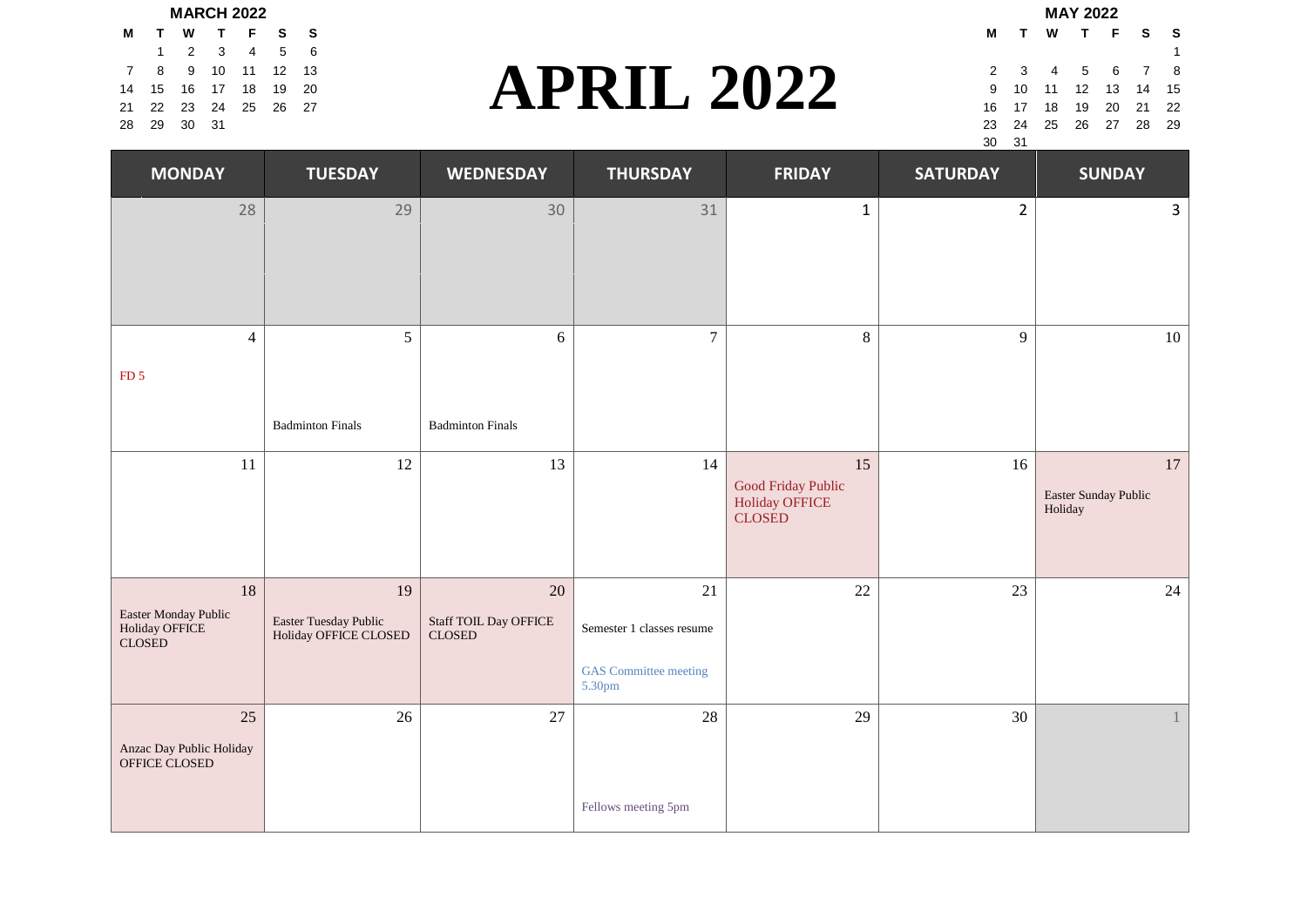|  |  | <b>APRIL 2022</b>          |  |                 |  |                | <b>JUNE 2022</b>   |  |
|--|--|----------------------------|--|-----------------|--|----------------|--------------------|--|
|  |  | M T W T F S S              |  |                 |  |                | M T W T F          |  |
|  |  | $1 \quad 2 \quad 3$        |  |                 |  |                | $1 \t2 \t3$        |  |
|  |  | 4 5 6 7 8 9 10             |  |                 |  |                | 6 7 8 9 10         |  |
|  |  | 11 12 13 14 15 16 17       |  | <b>MAY 2022</b> |  |                | 13  14  15  16  17 |  |
|  |  | 18  19  20  21  22  23  24 |  |                 |  |                | 20 21 22 23 24     |  |
|  |  | 25  26  27  28  29  30     |  |                 |  | 27  28  29  30 |                    |  |

# $\sum_{\begin{array}{c}8\ 9\ 10\ 2\ 23\ 24\ \end{array}}$ <br>
1 2 3 4 5<br>
1 2 3 4 5<br>
1 3 14 15 16 17 18 19<br>
2 23 24 25 26 4 5 6 7 8 9 10 6 7 8 9 10 11 12 11 12 13 14 15 16 17 13 14 15 16 17 18 19 18 19 20 21 22 23 24 25 26 **19 20 21 22 23 24 25 26 27 28 29 20 21 22** 23 24 25 26

| JUNE ZUZZ |                |                |                            |   |          |   |  |  |  |  |  |
|-----------|----------------|----------------|----------------------------|---|----------|---|--|--|--|--|--|
| м         | т              | W T F S        |                            | S |          |   |  |  |  |  |  |
|           |                |                | $1 \quad 2 \quad 3$        |   | 4        | 5 |  |  |  |  |  |
| 6         | $\overline{7}$ | 8 <sup>8</sup> | 9                          |   | 10 11 12 |   |  |  |  |  |  |
|           |                |                | 13  14  15  16  17  18  19 |   |          |   |  |  |  |  |  |
| 20        |                |                | 21 22 23 24 25 26          |   |          |   |  |  |  |  |  |
| 27        | -28            | 29             | - 30                       |   |          |   |  |  |  |  |  |
|           |                |                |                            |   |          |   |  |  |  |  |  |

| <b>MONDAY</b>                     | <b>TUESDAY</b>                     | <b>WEDNESDAY</b> | <b>THURSDAY</b>              | <b>FRIDAY</b>                         | <b>SATURDAY</b>                               | <b>SUNDAY</b>         |
|-----------------------------------|------------------------------------|------------------|------------------------------|---------------------------------------|-----------------------------------------------|-----------------------|
| 25<br>Anzac Day                   | 26                                 | 27               | 28                           | 29                                    | 30                                            | $\mathbf 1$           |
| $\sqrt{2}$<br>$FD_6$              | $\mathfrak{Z}$<br>FARM meeting 4pm | $\overline{4}$   | 5<br>Jane's Got Talent       | $\sqrt{6}$<br>Exam timetable released | $\overline{7}$                                | 8<br>Soccer Final     |
| 9                                 | $10\,$<br>Table Tennis Final       | 11               | 12<br>Council meeting 5.30pm | 13                                    | 14                                            | 15                    |
| 16                                | 17                                 | 18               | 19                           | 20                                    | $21\,$                                        | 22                    |
| 23<br>Valedictory FD <sub>7</sub> | 24                                 | 25               | 26                           | 27                                    | 28<br>Start Quiet Time 9am<br>AFL Final (TBC) | 29<br>Semester 1 ends |
| 30                                | 31                                 |                  | $\overline{2}$               | $\mathfrak{Z}$                        | $\overline{4}$                                | 5 <sup>5</sup>        |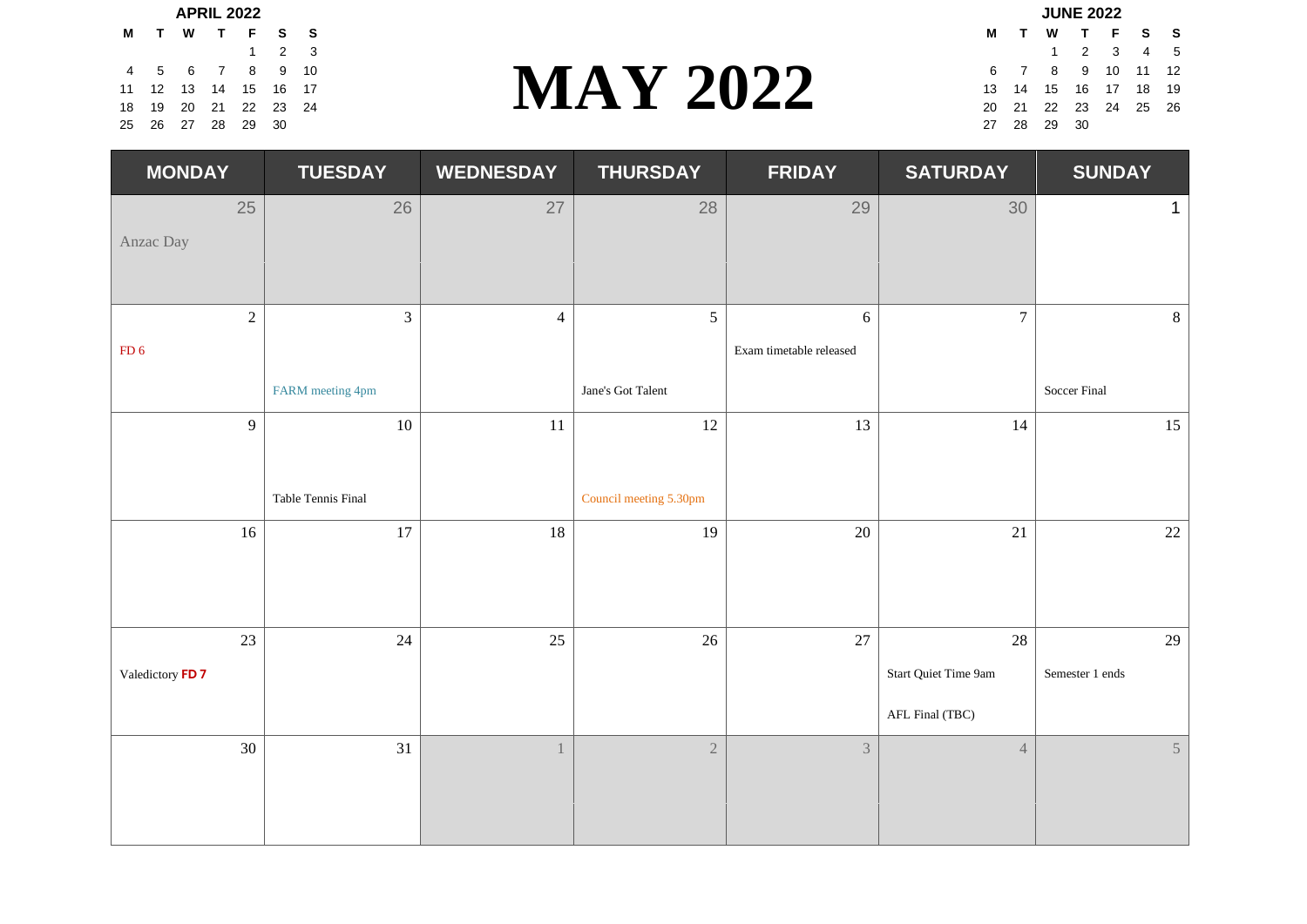|     |          | <b>MAY 2022</b> |   |                |                |    |                | <b>JULY 2022</b> |               |                |  |                |  |  |  |  |
|-----|----------|-----------------|---|----------------|----------------|----|----------------|------------------|---------------|----------------|--|----------------|--|--|--|--|
|     |          | M T W T F S S   |   |                |                |    |                |                  |               | M T W          |  | T F            |  |  |  |  |
|     |          |                 |   |                |                |    |                |                  |               |                |  |                |  |  |  |  |
|     |          | 2 3 4 5 6 7 8   |   |                |                |    |                | 4                |               | 56             |  | 7 8            |  |  |  |  |
|     |          |                 |   |                |                |    |                |                  |               |                |  |                |  |  |  |  |
| 9   | $\sim$ 0 | $\overline{1}$  |   | 2 3            | $\overline{4}$ |    |                |                  | $\mathcal{P}$ | $\mathbf{3}$   |  | 4 5            |  |  |  |  |
|     |          |                 |   | $\mathcal{P}$  | $\mathcal{P}$  |    | <b>NE 2022</b> |                  |               | $\mathcal{P}$  |  | 2 <sub>2</sub> |  |  |  |  |
|     | 16 7     | 8               | 9 | $\Omega$       |                |    |                | 8                | 9             | $\Omega$       |  | $1 \quad 2$    |  |  |  |  |
|     | 2        | $\overline{2}$  |   | 2 2 2          |                | -2 |                | 2                | 2             | $\overline{2}$ |  | 2 2            |  |  |  |  |
| -23 |          | 4 5             | 6 | $\overline{7}$ | 8              | 9  |                | 5                |               | 6 7            |  | 89             |  |  |  |  |
|     | З        |                 |   |                |                |    |                |                  |               |                |  |                |  |  |  |  |
| 30  |          |                 |   |                |                |    |                |                  |               |                |  |                |  |  |  |  |

# **JUNE 2022** 3 4 5 6 7 8 4 5 6 7 8 9

|                  |   |               |               | <b>JULY 2022</b> |               |              |                    |
|------------------|---|---------------|---------------|------------------|---------------|--------------|--------------------|
|                  | М |               | W             | $\mathbf{T}$     | F             | s s          |                    |
|                  |   |               |               |                  |               |              | - 3                |
|                  |   |               |               |                  |               |              |                    |
|                  | 4 | 5             | -6            |                  | - 8           | 9            | $\hspace{0.1in} 0$ |
|                  |   |               |               |                  |               |              | - 1                |
|                  |   |               | -3            | 4                | 5             | 67           |                    |
| <b>JUNE 2022</b> |   |               | $\mathcal{P}$ | $\mathcal{P}$    | $\mathcal{P}$ | 2 2          |                    |
|                  | 8 | -9            | $\Omega$      |                  | $\mathcal{P}$ | $\mathbf{3}$ | $\overline{4}$     |
|                  |   | $\mathcal{P}$ | $\mathcal{P}$ | $\mathcal{P}$    | $\mathcal{P}$ | 3 3          |                    |
|                  |   |               |               | 8                | 9             | $\mathbf{0}$ | -1                 |
|                  |   |               |               |                  |               |              |                    |

| <b>MONDAY</b>              | <b>TUESDAY</b>   | <b>WEDNESDAY</b>       | <b>THURSDAY</b>                        | <b>FRIDAY</b>  | <b>SATURDAY</b>               | <b>SUNDAY</b>  |
|----------------------------|------------------|------------------------|----------------------------------------|----------------|-------------------------------|----------------|
| 30                         | 31               | $\mathbf{1}$           | $\overline{2}$                         | $\overline{3}$ | $\overline{4}$                | 5 <sub>1</sub> |
|                            |                  | 2023 Applications Open |                                        |                |                               |                |
|                            |                  |                        | <b>GAS</b> Committee<br>meeting 5.30pm |                |                               |                |
| 6                          | $\overline{7}$   | $8\,$                  | 9                                      | 10             | 11                            | 12             |
|                            |                  |                        |                                        |                |                               |                |
|                            |                  |                        | Fellows meeting 5pm                    |                |                               |                |
| 13                         | 14               | 15                     | $16\,$                                 | 17             | 18                            | 19             |
| Queen's Birthday<br>Public |                  |                        |                                        |                |                               |                |
| Holiday OFFICE CLOSED      | FARM meeting 4pm |                        |                                        |                |                               |                |
| $20\,$                     | 21               | $22\,$                 | 23                                     | 24             | 25                            | 26             |
|                            |                  |                        |                                        |                | End of Semester 1<br>contract |                |
|                            |                  |                        | Council meeting<br>5.30pm              |                |                               |                |
| 27                         | 28               | 29                     | $30\,$                                 |                | $\overline{2}$                | $\mathfrak{Z}$ |
|                            |                  |                        |                                        |                |                               |                |
|                            |                  |                        |                                        |                |                               |                |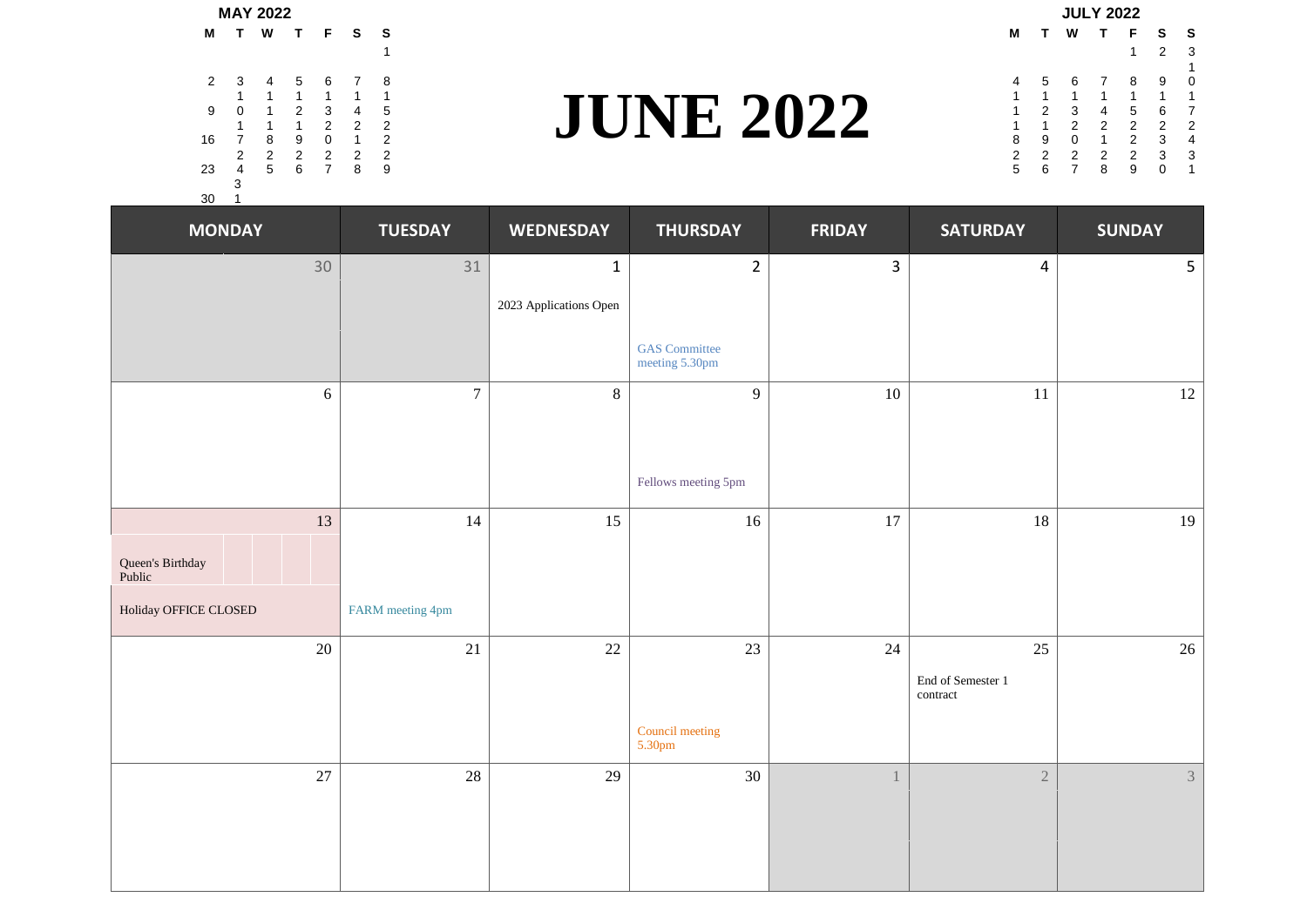|     |                | <b>JUNE 2022</b>     |  |                  |  | <b>AUGUST 2022</b> |                |  |           |
|-----|----------------|----------------------|--|------------------|--|--------------------|----------------|--|-----------|
| M T |                | W T F S S            |  |                  |  |                    |                |  | MTWTF     |
|     |                | 1 2 3 4 5            |  |                  |  |                    |                |  | 1 2 3 4 5 |
|     |                | 6 7 8 9 10 11 12     |  |                  |  |                    | 8 9 10 11 12   |  |           |
|     |                | 13 14 15 16 17 18 19 |  | <b>JULY 2022</b> |  |                    | 15 16 17 18 19 |  |           |
|     |                | 20 21 22 23 24 25 26 |  |                  |  |                    | 22 23 24 25 26 |  |           |
|     | 27  28  29  30 |                      |  |                  |  | 29 30 31           |                |  |           |

# $\begin{array}{|c|c|c|c|c|c|}\n\hline\n\text{1} & \text{2} & \text{3} & \text{4} & \text{5} & \text{6} & \text{7} \\
\text{8} & \text{9} & \text{10} & \text{11} & \text{12} & & & & \\
\text{5} & \text{16} & \text{17} & \text{18} & \text{19} & & & \\
\hline\n\text{2} & \text{23} & \text{24} & \text{25} & \text{26} & & & \\
\hline\n\text{3} & \text{24} & \text{25} & \text{26} & & & \\
\hline\n\$ 6 7 8 9 10 11 12 8 9 10 11 12 13 14 13 14 15 16 17 18 19 15 16 17 18 19 20 21 20 21 22 23 24 25 26 22 23 24 25 26 27 28

| AUUUJI ZUZZ |                      |  |                  |  |  |   |  |  |  |  |  |
|-------------|----------------------|--|------------------|--|--|---|--|--|--|--|--|
| м           | $\mathbf{T}$         |  | W T F S          |  |  | S |  |  |  |  |  |
| 1.          |                      |  | 2 3 4 5 6 7      |  |  |   |  |  |  |  |  |
| 8           |                      |  | 9 10 11 12 13 14 |  |  |   |  |  |  |  |  |
|             | 15 16 17 18 19 20 21 |  |                  |  |  |   |  |  |  |  |  |
|             | 22 23 24 25 26 27 28 |  |                  |  |  |   |  |  |  |  |  |
| 29          | 30 31                |  |                  |  |  |   |  |  |  |  |  |
|             |                      |  |                  |  |  |   |  |  |  |  |  |

| <b>MONDAY</b>            | <b>TUESDAY</b>   | <b>WEDNESDAY</b>       | <b>THURSDAY</b>                        | <b>FRIDAY</b> | <b>SATURDAY</b> | <b>SUNDAY</b>  |
|--------------------------|------------------|------------------------|----------------------------------------|---------------|-----------------|----------------|
| 27                       | $28\,$           | 29                     | 30                                     | $\mathbf{1}$  | $\sqrt{2}$      | 3 <sup>7</sup> |
|                          |                  |                        |                                        |               |                 |                |
|                          |                  |                        |                                        |               |                 |                |
| $\overline{4}$           | 5                | 6                      | $\overline{7}$                         | 8             | 9               | 10             |
|                          |                  | Sem 1 results released |                                        |               |                 |                |
|                          |                  |                        | Fellows meeting 5pm                    |               |                 |                |
| 11                       | 12               | 13                     | 14                                     | 15            | 16              | 17             |
| Semester 2 commences     |                  |                        |                                        |               |                 |                |
| FD <sub>8</sub>          |                  |                        | <b>GAS</b> Committee meeting<br>5.30pm |               |                 |                |
| 18                       | 19               | 20                     | 21                                     | 22            | 23              | 24             |
|                          |                  |                        |                                        |               |                 |                |
| Debating Semi            |                  |                        | Debating Final                         |               |                 |                |
| 25                       | $26\,$           | 27                     | 28                                     | 29            | 30              | 31             |
|                          | Jane Art Show    |                        |                                        |               |                 |                |
| FD 9 - Christmas in July | FARM meeting 4pm |                        |                                        |               |                 | Live @ Jane    |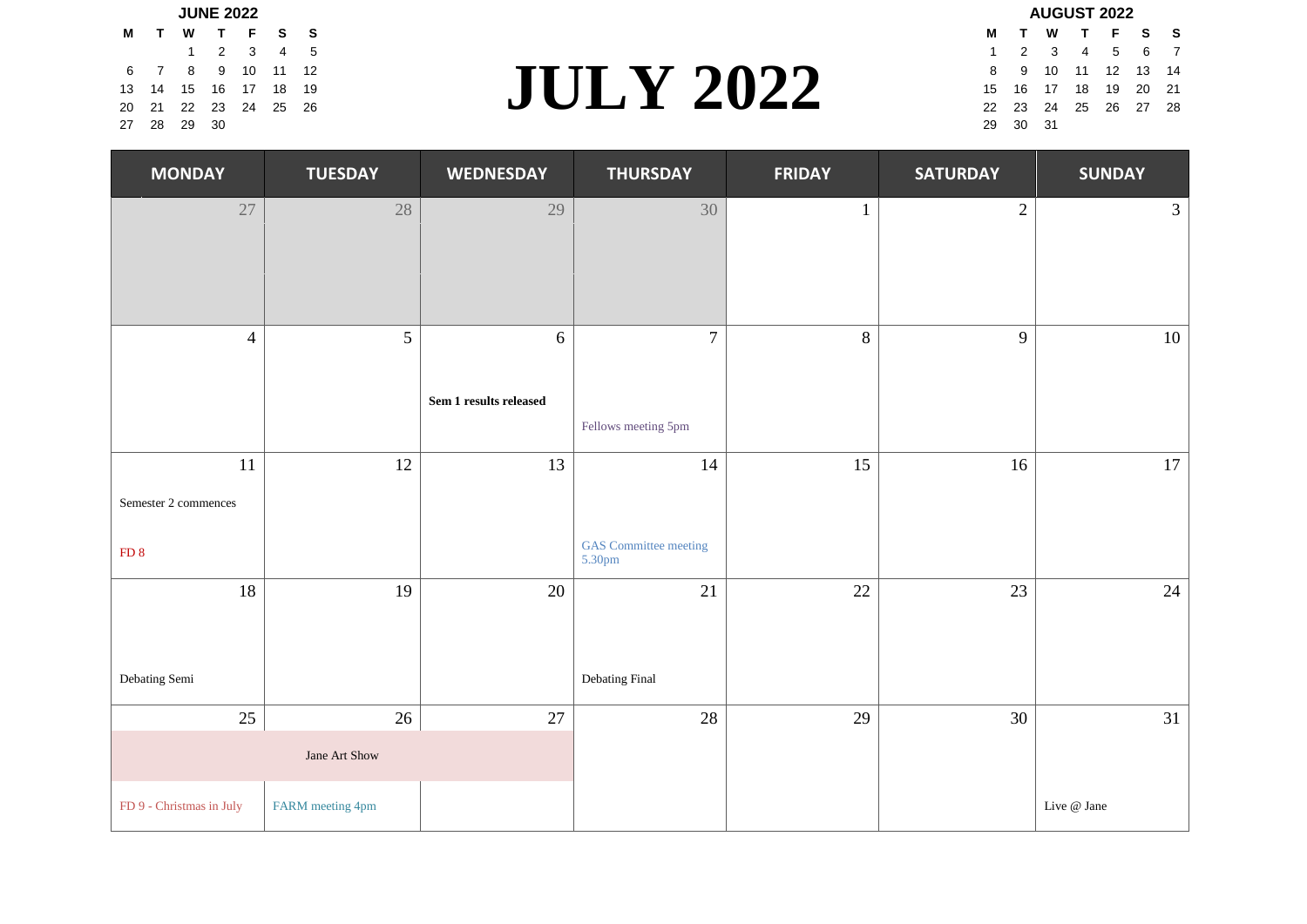|  |  | <b>JULY 2022</b>           |  |                    |  | <b>SEPTEMBER 2022</b> |                |                        |  |  |
|--|--|----------------------------|--|--------------------|--|-----------------------|----------------|------------------------|--|--|
|  |  | M T W T F S S              |  |                    |  |                       |                | <b>MTWTFS</b>          |  |  |
|  |  | $1 \quad 2 \quad 3$        |  |                    |  |                       |                | $1 \t2 \t3$            |  |  |
|  |  | 4 5 6 7 8 9 10             |  |                    |  |                       |                | 5 6 7 8 9 10           |  |  |
|  |  | 11  12  13  14  15  16  17 |  | <b>AUGUST 2022</b> |  |                       |                | 12  13  14  15  16  17 |  |  |
|  |  | 18  19  20  21  22  23  24 |  |                    |  |                       |                | 19 20 21 22 23 24      |  |  |
|  |  | 25  26  27  28  29  30  31 |  |                    |  |                       | 26 27 28 29 30 |                        |  |  |

# $\begin{array}{cccc} \text{1} & \text{2} & \text{3} & \text{4} \\ \text{5} & \text{4} & \text{5} & \text{10} & \text{11} \\ \text{2} & \text{23} & \text{24} & \text{24} & \text{25} \end{array} \qquad \qquad \begin{array}{cccc} \text{2022} & \text{5} & \text{6} & \text{7} & \text{8} & \text{9} & \text{10} & \text{11} \\ \text{12} & \text{13} & \text{14} & \text{15} & \text{16} & \text{17} & \text{18} \\ \text{1$ 4 5 6 7 8 9 10 5 6 7 8 9 10 11 11 12 13 14 15 16 17 **12 12 13 14 15 16 17 18** 18 19 20 21 22 23 24 **19 20 21 22 23 24 25 26 27 28 29 29 29 29 29 29 29 29 29 29 20 21 22 23 24 25**

|   | JEF I EINDER ZUZZ |                |  |                            |  |                |  |  |  |  |  |  |
|---|-------------------|----------------|--|----------------------------|--|----------------|--|--|--|--|--|--|
| M |                   |                |  | TWTFSS                     |  |                |  |  |  |  |  |  |
|   |                   |                |  | $1 \quad 2 \quad 3$        |  | $\overline{4}$ |  |  |  |  |  |  |
|   |                   |                |  | 5 6 7 8 9 10 11            |  |                |  |  |  |  |  |  |
|   |                   |                |  | 12  13  14  15  16  17  18 |  |                |  |  |  |  |  |  |
|   |                   |                |  | 19 20 21 22 23 24 25       |  |                |  |  |  |  |  |  |
|   |                   | 26 27 28 29 30 |  |                            |  |                |  |  |  |  |  |  |

| <b>MONDAY</b>  | <b>TUESDAY</b>    | <b>WEDNESDAY</b> | <b>THURSDAY</b>                                         | <b>FRIDAY</b>  | <b>SATURDAY</b> | <b>SUNDAY</b>           |
|----------------|-------------------|------------------|---------------------------------------------------------|----------------|-----------------|-------------------------|
| $\mathbf{1}$   | $\overline{2}$    | $\mathfrak{Z}$   | $\overline{4}$                                          | $\mathfrak{S}$ | $6\phantom{.}6$ | $7\overline{ }$         |
|                |                   |                  | Council meeting 5.30pm                                  |                |                 | <b>Basketball Final</b> |
| $8\phantom{.}$ | 9                 | $10\,$           | 11                                                      | 12             | 13              | 14                      |
| ${\rm FD}$ 10  | Sem 2 Census date |                  |                                                         |                |                 |                         |
| 15             | $16\,$            | $17\,$           | 18                                                      | 19             | $20\,$          | 21                      |
| 22             | 23                | 24               | 25                                                      | 26             | 27              | 28                      |
| FD 12          |                   |                  | Netball Final<br><b>GAS</b> Committee meeting<br>5.30pm |                |                 |                         |
| 29             | 30                | 31               |                                                         | $\sqrt{2}$     | $\overline{3}$  | $4 -$                   |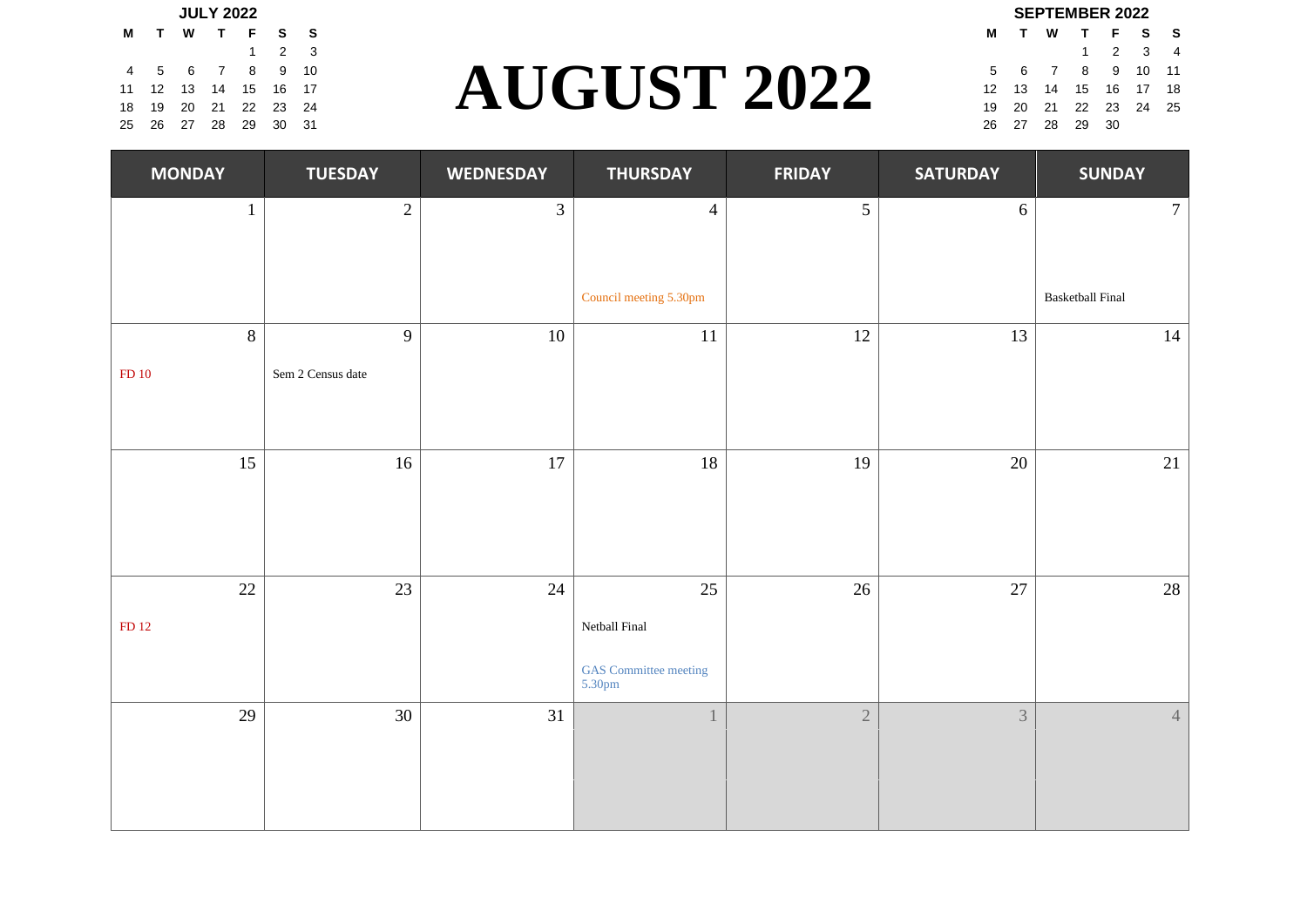### **AUGUST 2022 OCTOBER 2022**

|   | MTWTFSS              |      |                  |     |
|---|----------------------|------|------------------|-----|
|   | 1 2 3 4 5            |      |                  | 6 7 |
| 8 |                      |      | 9 10 11 12 13 14 |     |
|   | 15 16 17 18 19 20 21 |      |                  |     |
|   | 22 23 24 25 26 27 28 |      |                  |     |
|   | 29 30                | - 31 |                  |     |

#### 8 9 10 11 12 13 14<br> **SEPTEMBER 2022** 3 4 5 6 7 8 9<br>
2 23 24 25 26 27 28<br>
2 23 24 25 26 27 28  $1 \quad 2 \quad 3 \quad 4 \quad 5 \quad 6 \quad 7$ 15 16 17 18 19 20 21 **10 17 18 19 18 19 18 19 18 19 10 11 12 13 14 15 16** 22 23 24 25 26 27 28 17 18 19 20 21 22 23 29 30 31 24 25 26 27 28 29 30

**M T W T F S S** 31

| <b>MONDAY</b>             | <b>TUESDAY</b>   | <b>WEDNESDAY</b> | <b>THURSDAY</b>        | <b>FRIDAY</b>           | <b>SATURDAY</b> | <b>SUNDAY</b>  |
|---------------------------|------------------|------------------|------------------------|-------------------------|-----------------|----------------|
| 29                        | 30               | 31               | 1                      | $\sqrt{2}$              | 3               | $\overline{4}$ |
|                           |                  |                  | Fellows meeting 5pm    |                         |                 |                |
|                           |                  |                  |                        |                         |                 |                |
| $\mathfrak{S}$            | $\sqrt{6}$       | $\overline{7}$   | $\,8\,$                | 9                       | $10\,$          | $11\,$         |
| Semester 2 classes resume |                  |                  |                        |                         | Jane Ball       |                |
| FD 13                     | FARM meeting 4pm |                  |                        |                         |                 |                |
| 12                        | 13               | 14               | 15                     | 16                      | $17\,$          | $18\,$         |
|                           |                  |                  |                        |                         |                 |                |
|                           |                  |                  | Council meeting 5.30pm |                         |                 |                |
| 19                        | $20\,$           | 21               | $22\,$                 | 23                      | 24              | 25             |
| FD 14 Founders Day        |                  |                  |                        | Exam Timetable Released |                 |                |
|                           |                  |                  |                        |                         |                 | Rugby Final    |
| $26\,$                    | 27               | $28\,$           | 29                     | 30                      | $\mathbf{1}$    | $\sqrt{2}$     |
|                           |                  |                  |                        |                         |                 |                |
|                           |                  |                  |                        |                         |                 |                |
|                           |                  |                  |                        |                         |                 |                |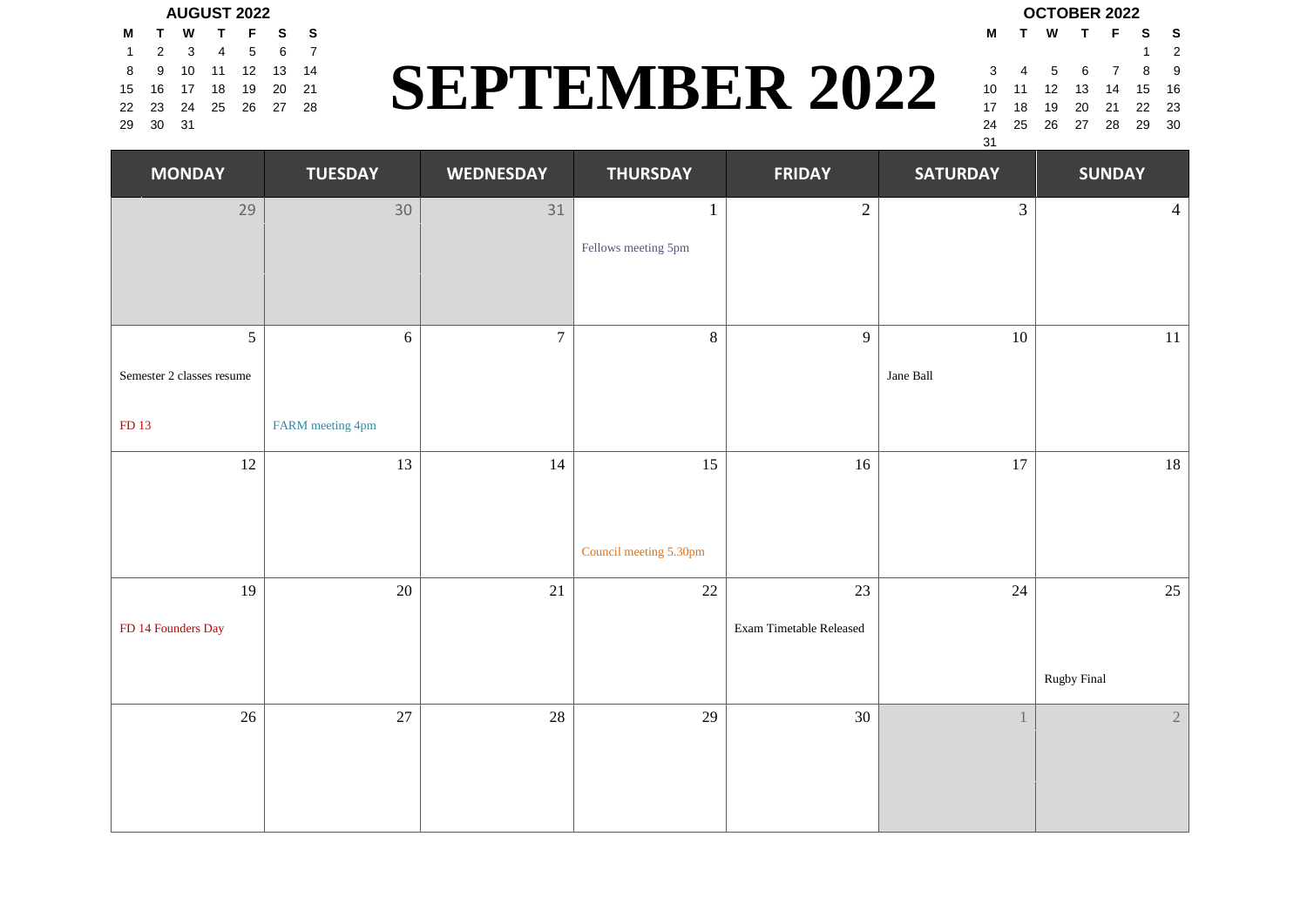|                            |  | <b>SEPTEMBER 2022</b> |  |                     |                        | <b>NOVEMBER 2022</b>                                       |  |  |
|----------------------------|--|-----------------------|--|---------------------|------------------------|------------------------------------------------------------|--|--|
| M T W T F S S              |  |                       |  |                     | MTWTFS                 |                                                            |  |  |
|                            |  | 1 2 3 4               |  |                     |                        | $\begin{array}{ccccccccc}\n1 & 2 & 3 & 4 & 9\n\end{array}$ |  |  |
| 5 6 7 8 9 10 11            |  |                       |  |                     | 7 8 9 10 11 12         |                                                            |  |  |
| 12  13  14  15  16  17  18 |  |                       |  | <b>OCTOBER 2022</b> | 14  15  16  17  18  19 |                                                            |  |  |
| 19 20 21 22 23 24 25       |  |                       |  |                     | 21  22  23  24  25  26 |                                                            |  |  |
| 26 27 28 29 30             |  |                       |  |                     | 28 29 30               |                                                            |  |  |

#### $\frac{1}{2}$   $\frac{2}{3}$   $\frac{3}{4}$ <br>  $\frac{4}{5}$   $\frac{5}{16}$   $\frac{6}{17}$   $\frac{1}{18}$ <br>  $\frac{2}{2}$   $\frac{2}{23}$   $\frac{24}{24}$   $\frac{25}{25}$ <br>  $\frac{26}{21}$   $\frac{27}{21}$   $\frac{28}{21}$   $\frac{3}{21}$   $\frac{4}{25}$   $\frac{5}{26}$   $\frac{6}{27}$ <br>  $\frac{1}{21}$   $\frac{2}{23$  $5 \t6 \t7 \t8 \t9 \t10 \t11$   $\bigcap_{12 \t13} \bigcap_{13} \bigcap_{14} \bigcap_{15} \bigcap_{15} \bigcap_{16} \bigcap_{17} \bigcap_{18} \bigcap_{19} \bigcap_{11} \bigcap_{12} \bigcap_{13}$ 12 13 14 15 16 17 18 **19 20 19 19 19 19 19 19 10 11 12 14 15 16 17 18 19 20** 19 20 21 22 23 24 25 26 27 **19 20 21 22 23 24 25 26 27** 26 27 28 29 30 28 29 30

|   |          |                            | INUVEIVIDEN ZUZZ |  |
|---|----------|----------------------------|------------------|--|
| м |          | TWTFSS                     |                  |  |
|   |          | 1 2 3 4 5 6                |                  |  |
| 7 |          | 8 9 10 11 12 13            |                  |  |
|   |          | 14  15  16  17  18  19  20 |                  |  |
|   |          | 21  22  23  24  25  26  27 |                  |  |
|   | 28 29 30 |                            |                  |  |
|   |          |                            |                  |  |

| <b>MONDAY</b>           | <b>TUESDAY</b>         | <b>WEDNESDAY</b> | <b>THURSDAY</b>                                                       | <b>FRIDAY</b>                                                 | <b>SATURDAY</b>             | <b>SUNDAY</b>        |
|-------------------------|------------------------|------------------|-----------------------------------------------------------------------|---------------------------------------------------------------|-----------------------------|----------------------|
| 26                      | $27\,$                 | 28               | 29                                                                    | 30                                                            | $\mathbf{1}$                | $\overline{2}$       |
| 3                       | $\overline{4}$         | 5                | $\overline{6}$<br>Volleyball Final<br>GAS Committee meeting<br>5.30pm | $\overline{7}$                                                | $8\,$                       | 9                    |
| 10<br>Valedictory FD 14 | 11                     | 12               | 13<br>Fellows meeting 5pm                                             | 14                                                            | 15<br>Quiet Time starts 9am | 16<br>End Semester 2 |
| 17                      | 18<br>FARM meeting 4pm | 19               | $20\,$<br>Hobart Show Day Public<br>Holiday OFFICE<br>CLOSED          | 21<br>Staff TOIL DAY OFFICE<br>$\ensuremath{\mathsf{CLOSED}}$ | $22\,$                      | 23                   |
| 24                      | 25                     | 26               | 27<br>Council meeting 5.30pm                                          | $28\,$                                                        | 29                          | 30                   |
| 31                      |                        | $\overline{2}$   | $\overline{3}$                                                        | $\sqrt{4}$                                                    | 5                           | 6                    |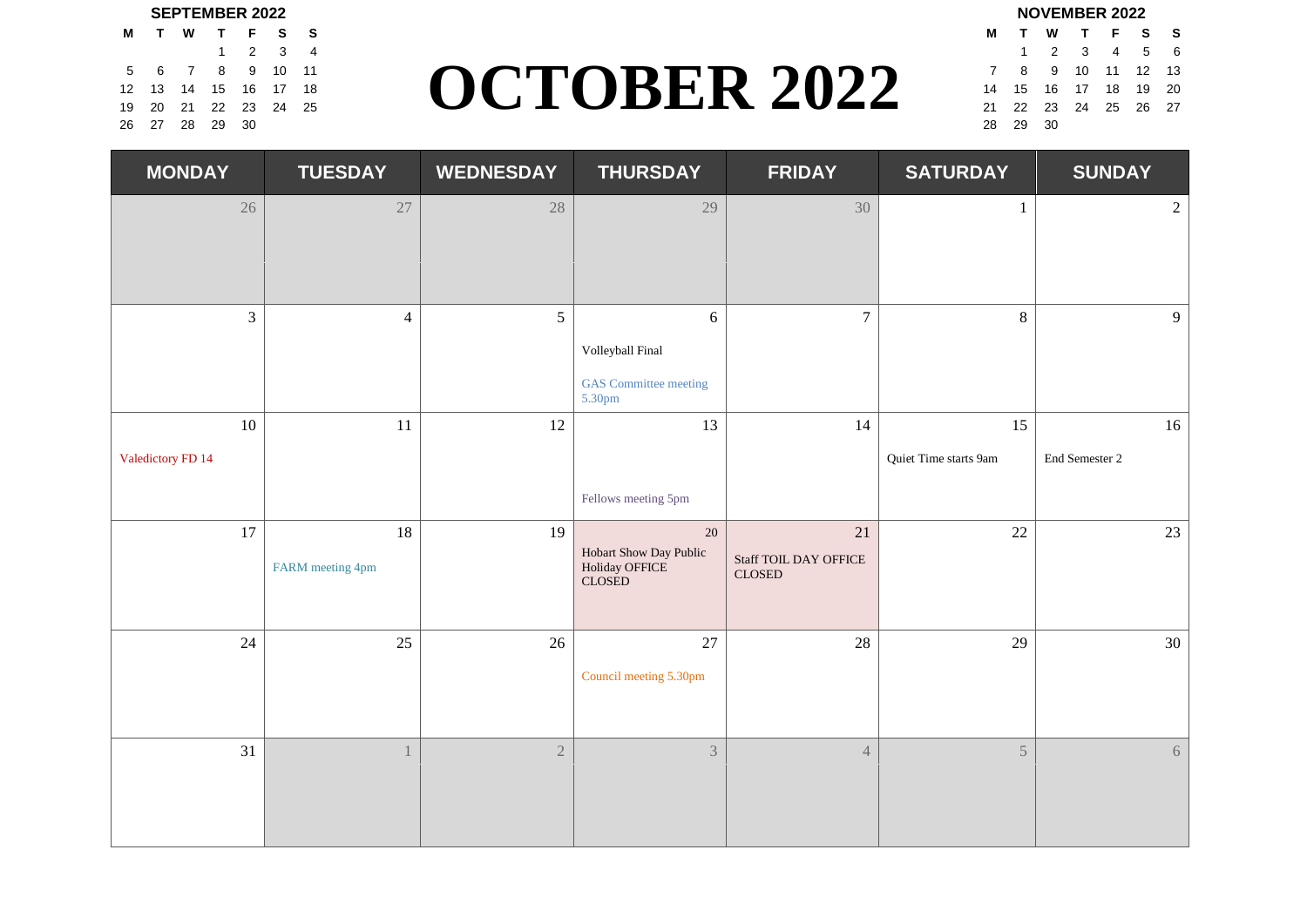## **OCTOBER 2022 DECEMBER 2022**

| м               | TWTFS                  |       | s |
|-----------------|------------------------|-------|---|
|                 |                        | 1 2 3 | 4 |
| 5               | 6 7 8 9 10 11          |       |   |
| 12 <sup>7</sup> | 13  14  15  16  17  18 |       |   |
|                 | 19 20 21 22 23 24 25   |       |   |
| 26              | 27  28  29  30  31     |       |   |

#### **NOVEMBER 2022** 1 2 1 2 3 4 3 4 5 6 7 8 9 **11 12 12 12 12 13 14 15 16 17 17 18 17 18 17 18 17 18 17 18 17 18 17 18 17 18 18 18 18 18 18 18** 10 11 12 13 14 15 16 17 18 **19 17 17 18 17 18 17 18 17 18 17 18 17 18 17 18 17 18 17 18 17 18 17 18 17 18 17 18** 17 18 19 20 21 22 23 **19 20 19 19 20 19 19 20 21 22 23 24 25** 24 25 26 27 28 29 30 26 27 28 29 30 31

|                 |    |  | UUTUBER 2022           |   |   |
|-----------------|----|--|------------------------|---|---|
| м               | Τ. |  | W T F                  | s | s |
|                 |    |  |                        | 1 | 2 |
| 3               |    |  | 4 5 6 7                | 8 | 9 |
| 10              |    |  | 11 12 13 14 15 16      |   |   |
| 17 <sup>2</sup> |    |  | 18  19  20  21  22  23 |   |   |
| 24              |    |  | 25 26 27 28 29 30      |   |   |
| -31             |    |  |                        |   |   |

| <b>MONDAY</b>  | <b>TUESDAY</b>   | <b>WEDNESDAY</b>               | <b>THURSDAY</b>                        | <b>FRIDAY</b>  | <b>SATURDAY</b>             | <b>SUNDAY</b> |
|----------------|------------------|--------------------------------|----------------------------------------|----------------|-----------------------------|---------------|
| 31             | $\mathbf{1}$     | $\overline{2}$                 | $\overline{3}$                         | $\overline{4}$ | 5                           | 6             |
|                |                  |                                |                                        |                |                             |               |
|                |                  |                                |                                        |                |                             |               |
| $\overline{7}$ | 8                | 9                              | 10                                     | $11\,$         | 12                          | 13            |
|                |                  |                                |                                        |                | End of Semester 2 contracts |               |
|                |                  |                                |                                        |                | Students check out          |               |
| 14             | 15               | 16                             | 17                                     | 18             | 19                          | $20\,$        |
|                |                  |                                |                                        |                |                             |               |
|                |                  |                                | <b>GAS</b> Committee meeting<br>5.30pm |                |                             |               |
| 21             | 22               | 23                             | 24                                     | 25             | 26                          | 27            |
|                |                  | Sem 2 Exam results<br>released |                                        |                |                             |               |
|                |                  |                                | Fellows meeting 5pm                    |                |                             |               |
| 28             | 29               | 30                             |                                        | $\overline{2}$ | 3                           | $4 -$         |
|                |                  |                                |                                        |                |                             |               |
|                | FARM meeting 4pm |                                |                                        |                |                             |               |